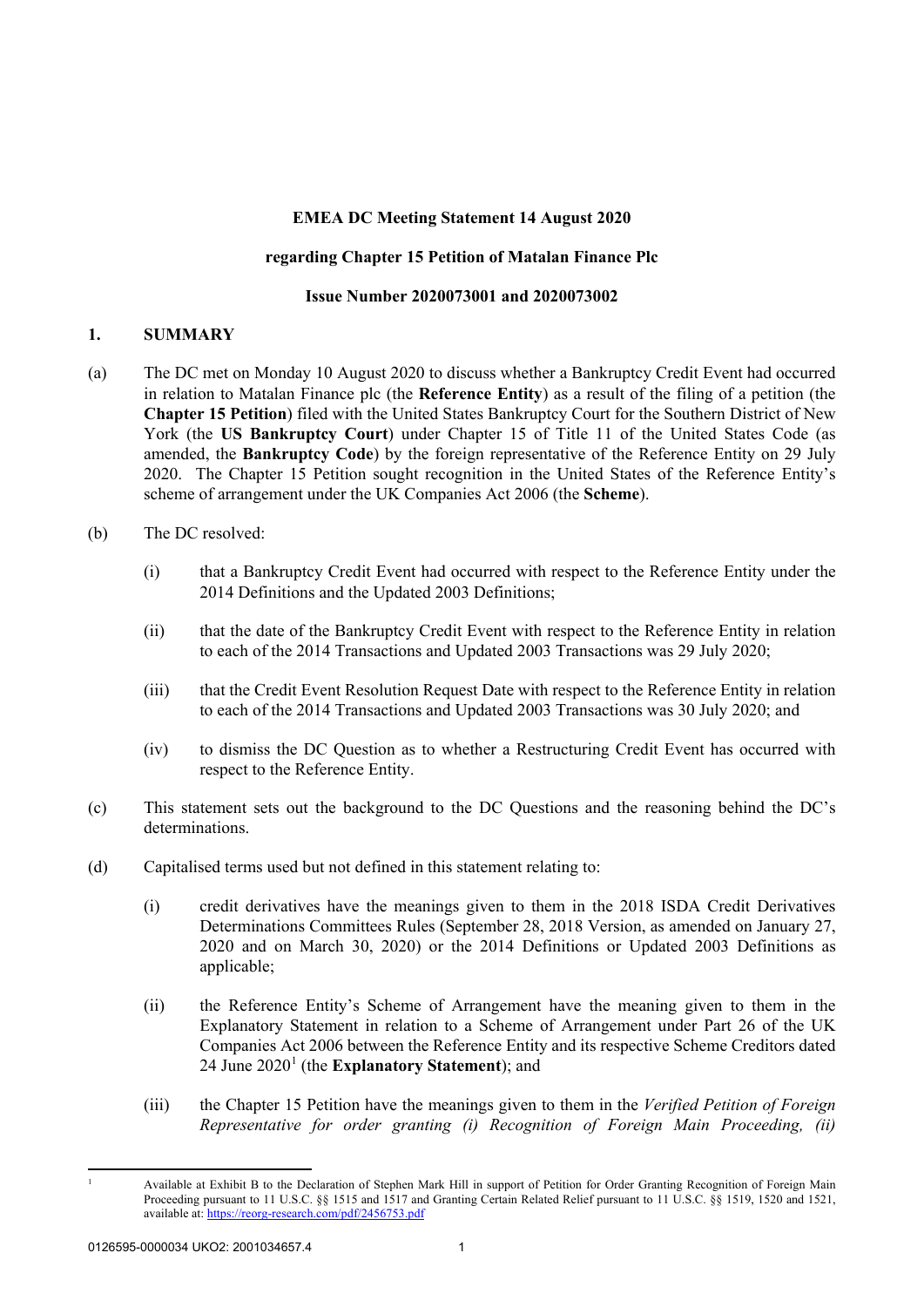*Recognition of Foreign Representative, (iii) Recognition of Sanction Order and Related Scheme and (iv) Related Relief under Chapter 15 of the Bankruptcy Code* dated July 29, 2020.

## **2. FACTUAL BACKGROUND**

#### **2.1 The Additional Liquidity Arrangements**

- (a) The Explanatory Statement includes a description of the overall Additional Liquidity Arrangements, the Scheme and its effect on the Second Lien Notes. The Scheme is an essential element to implementing the changes to the provisions of the Second Lien Notes which are set out in Paragraph 9 of the Explanatory Statement.
- (b) The Additional Liquidity Arrangements, as set out at paragraph 5.1 of the Explanatory Statement, involve the provision to the Group of a broad additional liquidity package consisting of (i) the provision of GBP 25,000,000 of revolving credit facilities by lenders under the Coronavirus Large Business Interruption Loan Scheme, (ii) the issue of GBP 25,000,000 of additional priority notes to certain holders of the First Lien Notes, (iii) the cancellation of GBP 50,000,000 of Second Lien Notes held by John Hargreaves in exchange for GBP 50,000,000 of Shareholder PIK Notes, and (iv) amendments to the rights to payment of the cash interest coupon in respect of the Second Lien Notes.

## **2.2 The Scheme**

- (a) The Scheme seeks (i) to provide the Reference Entity with authority to enter into a supplemental indenture to the Second Lien Notes Indenture, and (ii) make certain related amendments to the Intercreditor Agreement and Global Notes.
- (b) The Second Lien Amendments are described in detail in Section 10 of the Explanatory Statement. At a high level the amendments being made include:
	- (i) converting the interest coupon to be paid on the Second Lien Notes to PIK Interest, such that interest will be payable as PIK Interest provided that cash interest will become payable again (instead of PIK Interest) if certain liquidity tests are met;
	- (ii) making consequential changes to the Global Notes; and
	- (iii) waiving defaults, events of default or accelerations or any insolvency events, and rights of challenge or standstill.
- (c) The proposed Scheme of Arrangement is set out in Part 6 of the Explanatory Statement.

## **2.3 The Chapter 15 Petition**

(a) The purpose of Chapter 15 of the Bankruptcy Code is to incorporate the UNCITRAL Model Law on Cross-Border Insolvency. Chapter 15 provides a means for a U.S. bankruptcy court to give recognition and relief in the United States to the administration of a "foreign proceeding," which is defined for this purpose as "a collective judicial or administrative proceeding in a foreign country, including an interim proceeding, under a law relating to insolvency or adjustment of debt in which proceeding the assets and affairs of the debtor are subject to control or supervision by a foreign court, for the purpose of reorganization or liquidation." The UNCITRAL Guide to Enactment and Interpretation for the Model Law on Cross-Border Insolvency states that the "relating to insolvency" formulation is intended to prevent arguments that compromise proceedings such as the English scheme, which arises under companies legislation rather than insolvency legislation, were not proceedings relating to insolvency.[2](#page-1-0) Further, it is worth noting that the words "adjustment of debt" are not included in the UNCITRAL

<span id="page-1-0"></span> $\overline{a}$ 

<sup>2</sup> UNCITRAL Model Law on Cross-Border Insolvency with Guide to Enactment and Interpretation, pg. 41 (2014).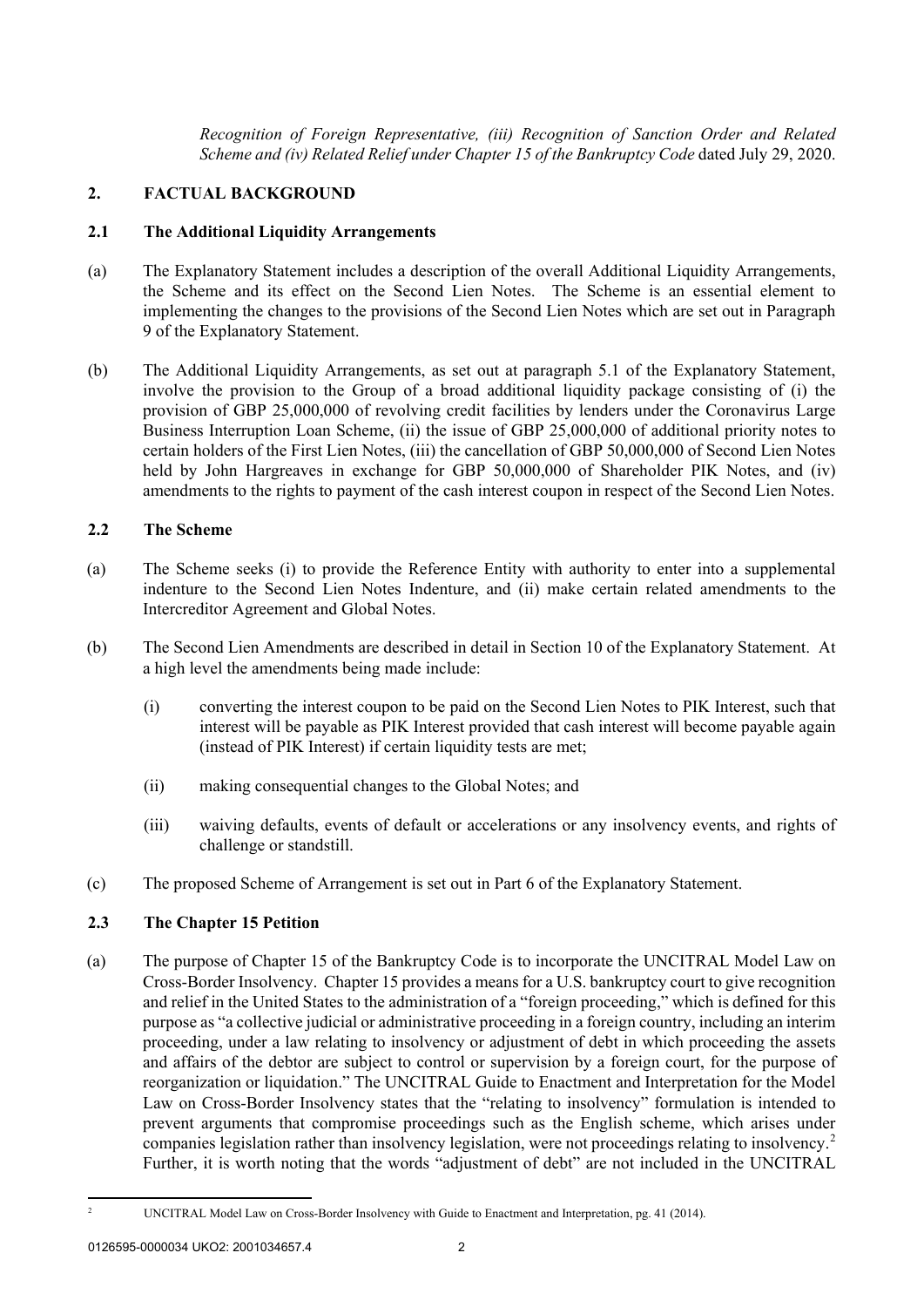Model Law but were included in Chapter 15 to broaden the scope of Chapter 15 and make clear that Chapter 15 is "not limited to proceedings involving only debtors which are technically insolvent, but broadly includes all proceedings involving debtors in severe financial distress."[3](#page-2-0)

- (b) Here, the "foreign proceeding" is the Scheme and the English-court proceeding in respect thereof. English-law schemes of arrangement are routinely recognized as "foreign proceedings" for the purpose of recognition and enforcement of such schemes in the United States under Chapter 15.
- (c) A Chapter 15 case is commenced when a "foreign representative" (here, a director of the Reference Entity), files a petition with a bankruptcy court seeking recognition of a "foreign proceeding" as either a "foreign main proceeding," which is a foreign proceeding that is pending where the debtor has its "center of main interests," or a "foreign nonmain proceeding," which means it is pending where the debtor has an "establishment." Among the principal differences between the two is that upon recognition a "foreign main proceeding" is entitled to various forms of relief as of right, including an imposition of the automatic stay under section 362(a) of the Bankruptcy Code to stay actions against the debtor and the debtor's property in the United States. In the case of a "foreign nonmain proceeding," such relief is subject to bankruptcy court approval and the satisfaction of the standards for discretionary relief after recognition is granted. Further, unless provisional relief is sought, no stay or moratorium is imposed by default upon the filing of the chapter 15 petition until the date of recognition of the foreign proceeding, if granted.
- (d) The Reference Entity's Chapter 15 Petition was filed on 29 July 2020 by its foreign representative. The Chapter 15 Petition is clear that the Reference Entity's preference is for the Scheme to be recognised as a "foreign main proceeding," which would entail the imposition of the automatic stay upon such recognition. The DC noted that during the pendency of the recognition hearing, the Reference Entity here has also sought provisional injunctive relief to enjoin all entities from taking actions that would disrupt the Scheme process and the debtor's businesses and property in the United States.
- (e) The application of section 362(a) (the "automatic stay") together with section 1520 of the Bankruptcy Code (being the Chapter 15 provision governing the effects of recognition as either a main or nonmain foreign proceeding) would lead to the imposition of the stay in the U.S. against all persons / creditors, as the Bankruptcy Code does not expressly limit the scope of such stay to the relevant creditors "affected" by the foreign proceeding (here, the holders of the Second Lien Notes under the Scheme). In practice, sometimes the Chapter 15 papers are drafted to limit expressly the scope of the stay by framing the relief as "the automatic stays in effect against Scheme Creditors" or language to that effect, such that it is not applicable to all persons / creditors. This formulation is designed to avoid any issues with the application of the relief and with the provision of proper notice to creditors generally, given that in practice it is only relevant to Scheme Creditors. In this instance, the stay has not been expressly limited, but the DC noted the proviso at Point 5(b) of the proposed recognition order, which states that the relief "shall not bar or stay any action that is permitted to be taken under the terms of the Sanction Order and/or the Scheme".<sup>[4](#page-2-1)</sup> Whilst the intention of this proviso is not entirely clear, the DC was of the view it had been included to ensure that the stay does not inhibit steps to implement the Scheme, though it noted that it is also possible to read the proviso as limiting the effect of the stay to Scheme Creditors only.
- (f) The Chapter 15 Petition also seeks recognition and enforcement in the United States of the Scheme Sanction Order and the Scheme in accordance with their terms as to the holders of the Second Lien Notes, whether or not they actually agreed to be bound by the Scheme or participated in the proceedings in the UK.

 $\overline{a}$ 

<span id="page-2-1"></span><span id="page-2-0"></span><sup>3</sup> H.R.Rep. No. 109–31, 109th Cong., 1st Sess. 118 (2005).

Point 5(b) of the proposed recognition order, included in Exhibit A at page 47 of the verified petition, available here: [https://reorg](https://reorg-research.com/pdf/2456752.pdf)[research.com/pdf/2456752.pdf](https://reorg-research.com/pdf/2456752.pdf)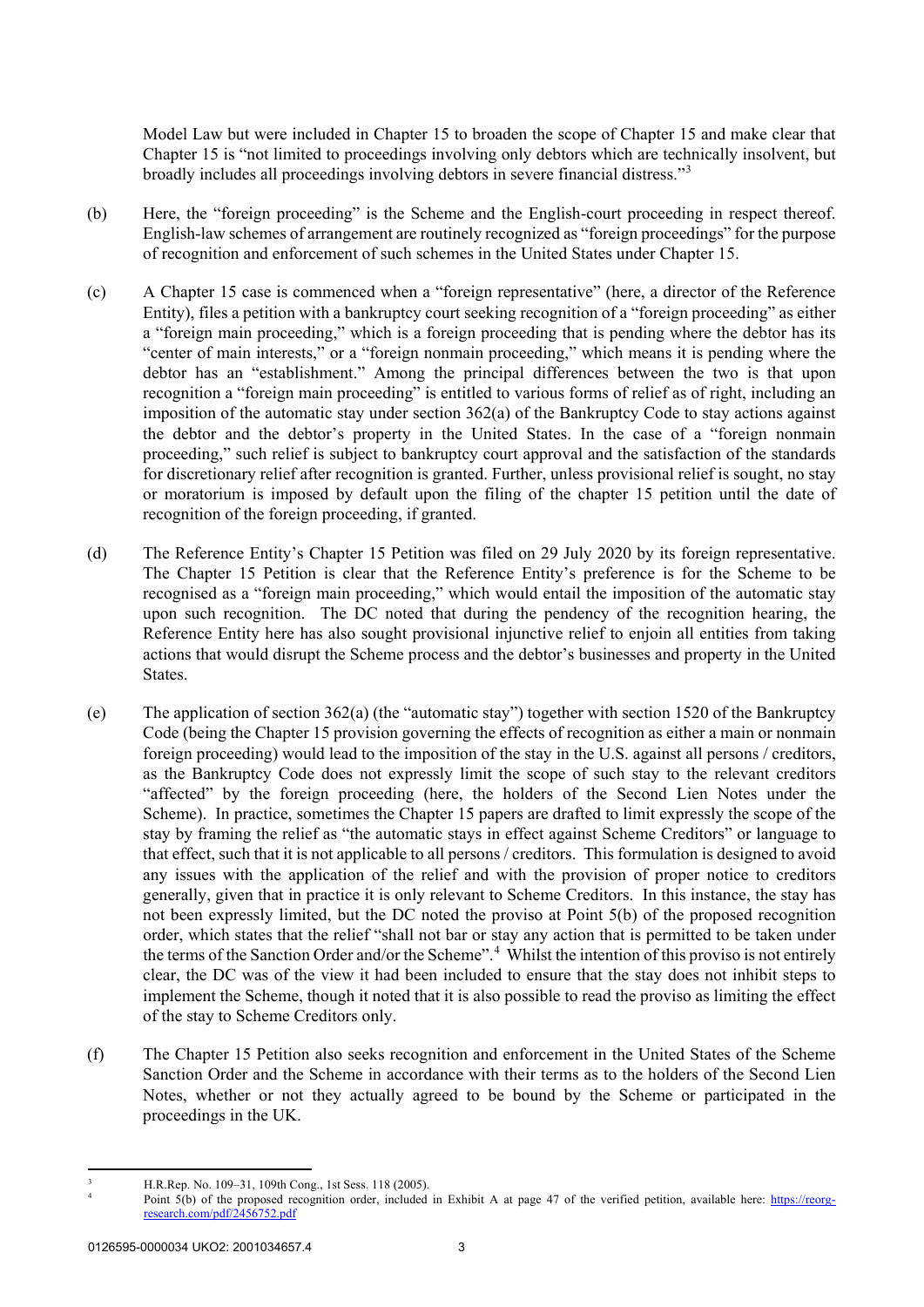(g) Assuming that the US Bankruptcy Court grants the requested relief, it would have the effect of recognising and enforcing in the United States the amendments being made effective by the Scheme under the UK Companies Act 2006 under English law.

## **3. HAS A BANKRUPTCY CREDIT EVENT OCCURRED UNDER SECTION 4.2(d) OF THE 2014 DEFINITIONS?**

(a) Limb (d) of the definition of Bankruptcy Credit Event in Section 4.2 of the 2014 Definitions provides, in pertinent part, as follows:

"*the Reference Entity… institutes or has instituted against it a proceeding seeking a judgment of insolvency or bankruptcy or any other similar relief under any bankruptcy or insolvency law or other law affecting creditors' rights…*"

(b) The Chapter 15 Petition would satisfy the requirement that the Reference Entity has instituted a proceeding seeking "relief" under "bankruptcy law" as (i) the Reference Entity has mandated a director to make the relevant petition as its foreign representative; and (ii) the filing is made pursuant to Chapter 15 of the Bankruptcy Code requesting recognition and related relief. **The DC Question therefore turns on whether the relief sought is "similar" to that of a "judgment of insolvency or bankruptcy".**

## *Previous DC consideration in Abengoa*

- (c) The EMEA DC first considered Section 4.2(d) of the 2014 Definitions in respect of Abengoa S.A. (**Abengoa**), which had filed a communication pursuant to Article 5bis of the Spanish Law 22/2003 of 9 July 2009 on insolvency (the **Spanish Insolvency Law**), [5](#page-3-0) and this analysis informed the decision in respect of Thomas Cook.
- (d) In the context of Abengoa, the EMEA DC compared the filing of the Article 5bis communication to an actual declaration of insolvency under the Spanish Insolvency Law. The DC noted that the Article 5bis process differed from an actual declaration of insolvency in a number of ways as, in summary, under the Article 5bis process:
	- (i) no insolvency official is appointed that can take control of managing the debtor;
	- (ii) no stay on payment obligations applies;
	- (iii) unsecured creditors are subject to a more limited restriction on enforcement against assets that are not necessary for the debtor to carry on its business; and
	- (iv) other additional reliefs (such as no accrual of interest on late payments) were not applicable.
- (e) The EMEA DC also compared Article 5bis with French *sauvegarde* proceedings, another preinsolvency procedure that the EMEA DC had previously found to constitute a Bankruptcy Credit Event in respect of Thomson S.A.. *Sauvegarde* proceedings entailed a markedly greater restriction on creditors' rights in the form of a freeze on debt payment, the acceleration of debt and the enforcement of security, together with specific creditor filing requirements. *Sauvegarde* proceedings are also universal in their application.
- (f) Accordingly, the EMEA DC concluded that the filing of an Article 5bis communication is a limited relief and not one that is "similar" to a judgment of insolvency or bankruptcy for the purpose of Section 4.2(d) of the 2014 Definitions.

<span id="page-3-0"></span> $\overline{\phantom{0}}$ <sup>5</sup> For more detail, please refer to the DC Meeting Statement available here: <https://www.cdsdeterminationscommittees.org/documents/2015/12/emea-dc-decision-09122015.pdf>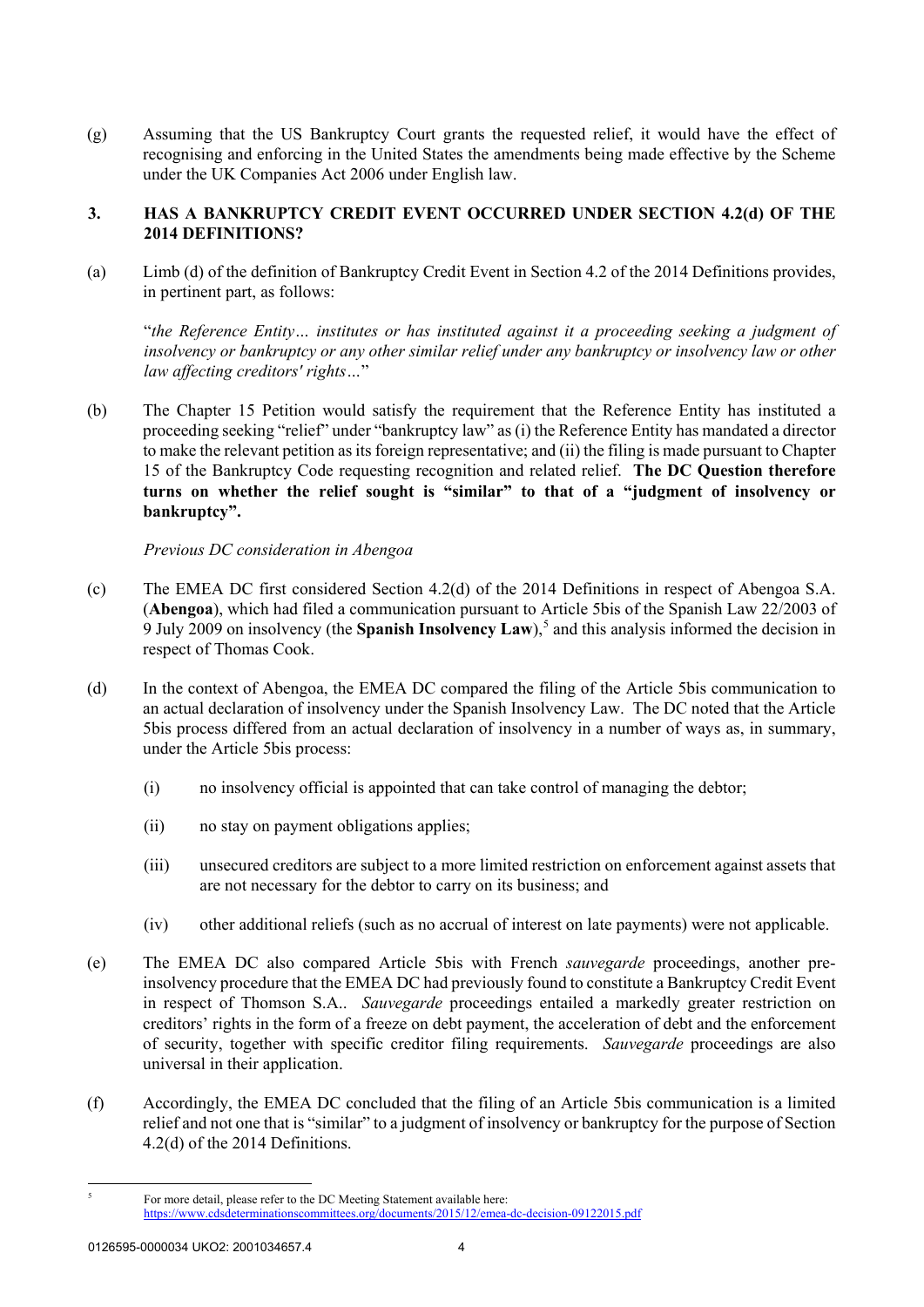(g) Subsequently the EMEA DC considered the same clause in relation to Portugal Telecom International Finance B.V., Grupo Isolux Corsan Finance B.V., Astaldi SPA, and Rallye SA and in each case determined that Section 4.2(d) of the 2014 Definitions had been triggered based on the fact that a higher level of creditor relief was included in each of the relevant proceeding and set great importance on the level of creditor relief included. However it should be noted that each of these instances was a primary proceeding rather than a recognition proceeding.

## *Previous DC consideration in Thomas Cook*

- (h) As a more directly relevant example, the EMEA DC previously considered Section 4.2(d) of the 2014 Definitions in respect of Thomas Cook Group plc (Thomas Cook), which had filed a petition with the US Bankruptcy Court under chapter 15 of title 11 of the US Bankruptcy Code.<sup>[6](#page-4-0)</sup>
- (i) In the context of Thomas Cook, the EMEA DC considered the effect of the petition for a foreign nonmain proceeding. This petition was notable in that Thomas Cook did not seek the imposition of a stay (which the EMEA DC considered particularly significant in adjudging whether given relief was "similar"). In addition the EMEA DC noted that the petition did not seek to compromise directly creditors' rights independently of the scheme of arrangement, and on the basis of this and the absence of a stay, the EMEA DC determined that the relief under the petition in this instance was clearly limited and as such was not "similar" to that of a judgment of insolvency or bankruptcy.

## *Application to the Scheme*

(j) In relation to the Scheme itself, the DC was of the view that its filing alone would not constitute a Bankruptcy Credit Event under limb (d) of the definition. It would be anomalous if it did, given the more natural fit of UK schemes of arrangement under limb (c) of the Bankruptcy definition, as it would result in a very early trigger, in fact before either the creditors or the court approved any aspects of it.

# *Application to the Chapter 15 Petition*

- <span id="page-4-1"></span>(k) The DC noted that there were good arguments on both sides as to whether a Bankruptcy Credit Event had occurred under the 2014 Definitions:
	- (i) In favour of it not constituting a Credit Event was the stated intention of the Chapter 15 Petition. The Chapter 15 Petition is ancillary to the main Scheme and the primary relief being sought is recognition and enforcement of the English Scheme in the United States. It does not seek to impose any additional compromise of the terms of the Reference Entity's debt beyond that proposed by the Scheme, and its focus is on extending the territory in which the outcome of the Scheme is enforceable. The additional relief is included for the purposes of ensuring that the outcome of the Scheme is effective and enforceable even if it does as a matter of fact go further than the Scheme itself. On this basis, it could be argued that the Chapter 15 Petition would not constitute a Bankruptcy Credit Event under Section 4.2(d) of the 2014 Definitions, where the Scheme alone would not constitute a Bankruptcy Credit Event under English law. If this analysis is correct, it is hard to envisage a situation where a Chapter 15 Petition would ever trigger Section 4.2(d) of the 2014 Definitions.
	- (ii) On the other hand, the Chapter 15 Petition is a proceeding seeking relief under the Bankruptcy Code, filed with a United States Bankruptcy Court, and part of a broader proposed transaction to effect a restructuring of the Reference Entity, the effect of which will be to reduce the Reference Entity's debt obligations to certain classes of creditors, some of whom may or may not consent. In this context, the words "similar relief" could be given a broader meaning. Rather than looking at the immediate effect of the impairment of creditors' rights of action (or

<span id="page-4-2"></span> $\overline{\phantom{a}}$ 

<span id="page-4-0"></span>For more detail, please refer to the DC Meeting Statement available here:

<https://www.cdsdeterminationscommittees.org/documents/2019/09/thomas-cook-dc-emea-statement-2019091701.pdf/>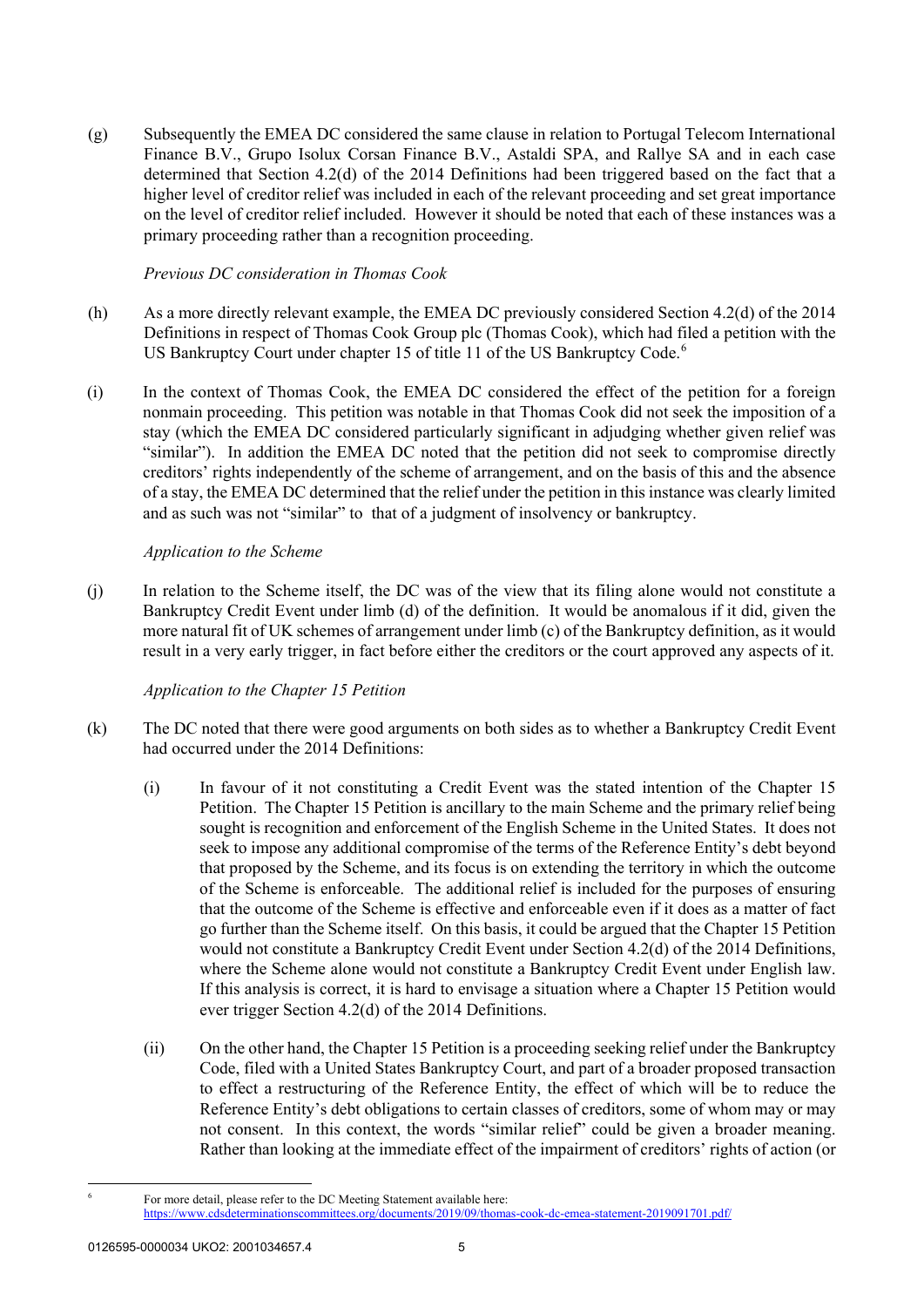lack thereof), the focus would be on the ultimate effect of the proceeding, which is to amend creditors' rights in a way that gives relief (in the sense of help or assistance) to the Reference Entity to implement the overall additional financing arrangements. The Chapter 15 Petition involves relief in the form of a court order that has the effect of an injunction to make the Scheme enforceable in the US. This is not unlike the order of a US bankruptcy court that would confirm (i.e., approve) a Chapter 11 plan of "reorganization" that includes compromises of creditors' rights. Taking a broader view of the overall restructuring proposal, the US Bankruptcy Court could give bankruptcy relief that has the effect of enabling the conversion of interest payments into PIK interest or which has the effect of reducing the hurdles to the debtor doing so. In particular, Chapter 11 of the Bankruptcy Code provides for "reorganization" and enabling a debtor to restructure its debt obligations and to approve creditor compromises (including by permitting a debtor to vary the contractual terms of such debt without changing the economic terms by reducing the principal or interest rate or postponing the maturity date or changing the ranking of the debt). In this sense, one could argue that the relief requested here to give effect to and enforce the Scheme in the United States is similar to relief provided in a plenary case even if it is not a request for a judgment of insolvency or bankruptcy. If this analysis is correct, in most cases a Chapter 15 Petition would result in the determination of a Credit Event under Section 4.2(d) of the 2014 Definitions, irrespective of whether there was any automatic stay or other additional relief.

(l) The DC also considered the analysis applied in Thomas Cook, which fell in between the positions described in paragraphs  $(k)(i)$  and  $(k)(ii)$  above. The analysis was as follows (extracted from the Thomas Cook statement<sup>[7](#page-5-0)</sup>):

"*On balance, based on the approach taken in Abengoa, the DC was of the view that the Chapter 15 Petition did not constitute a Bankruptcy Credit Event under Section 4.2(d) of the 2014 Definitions. This was the better view because it did not seek the imposition of a stay (which the DC considered particularly significant in adjudging whether given relief was "similar") and nor did it seek to directly compromise creditors' rights independently of the Scheme (e.g. by directly converting the debt into equity). The relief sought by the Reference Entity under the Chapter 15 Petition was clearly limited, and as such was not "similar" to that of a judgment of insolvency or bankruptcy.*

*Further, the Chapter 15 Petition did not add any specific relief over and above that provided by the Scheme of Arrangement; it merely sought to extend the territory in which the outcome of the Scheme was enforceable. The only relevant difference is therefore that the Scheme of Arrangement was not being effected under a bankruptcy or insolvency law. Limb (d) of the Bankruptcy definition in the 2014 Definitions expressly looks at the nature of the relief, rather than the type of law under which it is provided (in contrast to the Updated 2003 Definitions, discussed below). Generally, it would seem anomalous that recognition proceedings of an event that does not constitute a Credit Event would themselves constitute a Credit Event, unless there were some additional consequence affecting creditors' rights (for example if the recognition proceedings introduced a stay on enforcement). In the absence of anything beyond territorial recognition of changes to rights that are happening in another jurisdiction, the DC was of the view that the only relevant difference between the Scheme of Arrangement and the Chapter 15 Petition was that the latter takes place under a bankruptcy or insolvency law.*"

(m) Whilst the DC was not obliged to follow the same approach as it took on Thomas Cook, it seemed clear that on Thomas Cook the DC was taking an interim approach between paragraphs  $(k)(i)$  and [\(k\)\(ii\) above,](#page-4-2) which focused on additional relief granted beyond the recognition of the scheme itself. Therefore the DC considered that the determination in this case turned on whether the additional relief was sufficient so as to be described as "similar" to a bankruptcy or insolvency proceeding.

<span id="page-5-0"></span> $\overline{a}$ 

<sup>7</sup> Available here:<https://www.cdsdeterminationscommittees.org/documents/2019/09/thomas-cook-dc-emea-statement-2019091701.pdf/>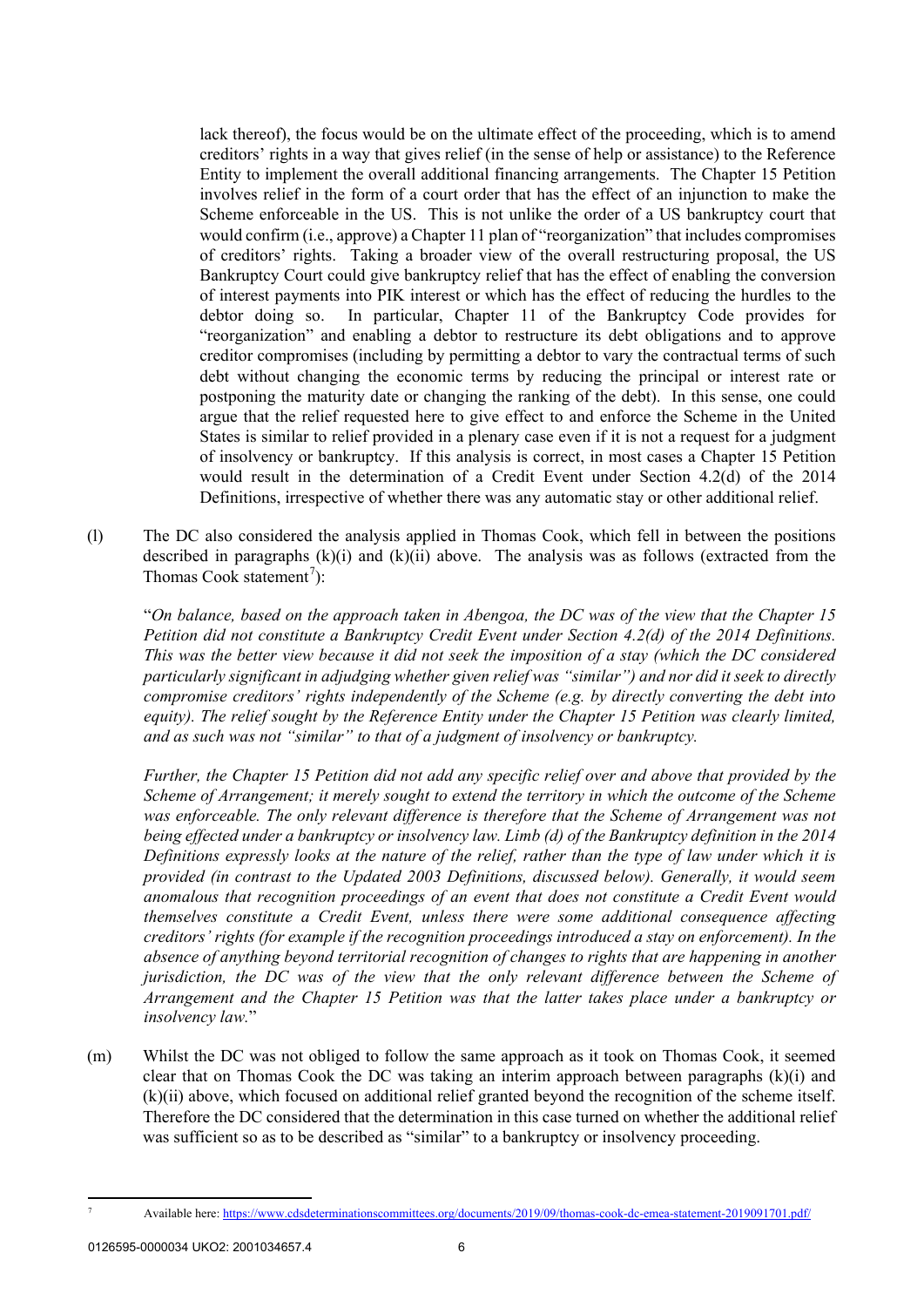- (n) Note that a Bankruptcy Credit Event occurs under Section 4.2(c) of the 2014 Definitions where a scheme or composition, which would include an English scheme of arrangement, is made "with or for the benefit of its creditors generally". Section 4.2(d) by contrast simply refers to "similar relief". The wording used in Section 4.2(d) is more general, and does not require that all creditors or creditors generally be affected by the relief. As such, the DC considered that a restricted scope of the stay would not defeat a determination of "similar relief".
- (o) The imposition of the stay was a key differentiator in previous considerations. In the context of both Thomas Cook and Abengoa, where there was no stay, or a minimal stay, on the rights of creditors, the DC took the view that a Bankruptcy Credit Event had not occurred. In this instance, however, the DC noted that the stay was more than minimal.
- (p) Whilst it may seem anomalous that recognition proceedings of an event that does not constitute a Credit Event would themselves constitute a Credit Event, the additional consequence affecting creditors' rights, consisting of the provisional relief, the imposition of the automatic stay upon recognition, and further orders of the US court to enforce and give effect to the Scheme in the United States, combined with the effect of the Scheme itself, would seem to constitute "similar relief" to a judgment under bankruptcy or insolvency law.

## *Conclusion*

(q) Based on (i) the approach taken in Thomas Cook, and (ii) the additional effect of the provisional relief against the holders of the Second Lien Notes, the automatic stay (upon recognition) in connection with the foreign main proceeding, the DC was of the view that the Chapter 15 Petition would constitute a Bankruptcy Credit Event under Section 4.2(d) of the 2014 Definitions. On balance, the DC thought this was the better view because it goes beyond the application of the Scheme and seeks provisional relief during the pendency of the Chapter 15 Petition and introduces the imposition of the stay by operation of law upon recognition and the enforcement of the Scheme through the further orders of the US court. It is therefore "similar relief" to that of a judgment of insolvency or bankruptcy.

## **4. HAS A BANKRUPTCY CREDIT EVENT OCCURRED UNDER SECTION 4.2(d) OF THE UPDATED 2003 DEFINITIONS?**

(a) The wording in the Updated 2003 Definitions differs as the word "similar" appears later in the clause:

"*the Reference Entity… institutes or has instituted against it a proceeding seeking a judgment of insolvency or bankruptcy or any other similar relief under any bankruptcy or insolvency law or other similar law affecting creditors' rights…*"

- (b) As with the 2014 Definitions, the Chapter 15 Petition would satisfy the requirement for the Reference Entity to institute a proceeding seeking a judgment under any bankruptcy law. However, following the interpretation adopted by the DC in respect of Abengoa, the relief simply needed to be "any other relief" (emphasis added) without the requirement that it is "similar relief" to seeking a judgment of insolvency or bankruptcy.
- (c) As the Reference Entity was seeking relief under Chapter 15 of the Bankruptcy Code by requesting that the US Bankruptcy Court recognises and gives effect to the English Scheme, and on the basis of the approach taken in Thomas Cook and Abengoa, the DC was of the view that the Chapter 15 Petition itself constituted a Bankruptcy Credit Event under Section 4.2(d) of the Updated 2003 Definitions.